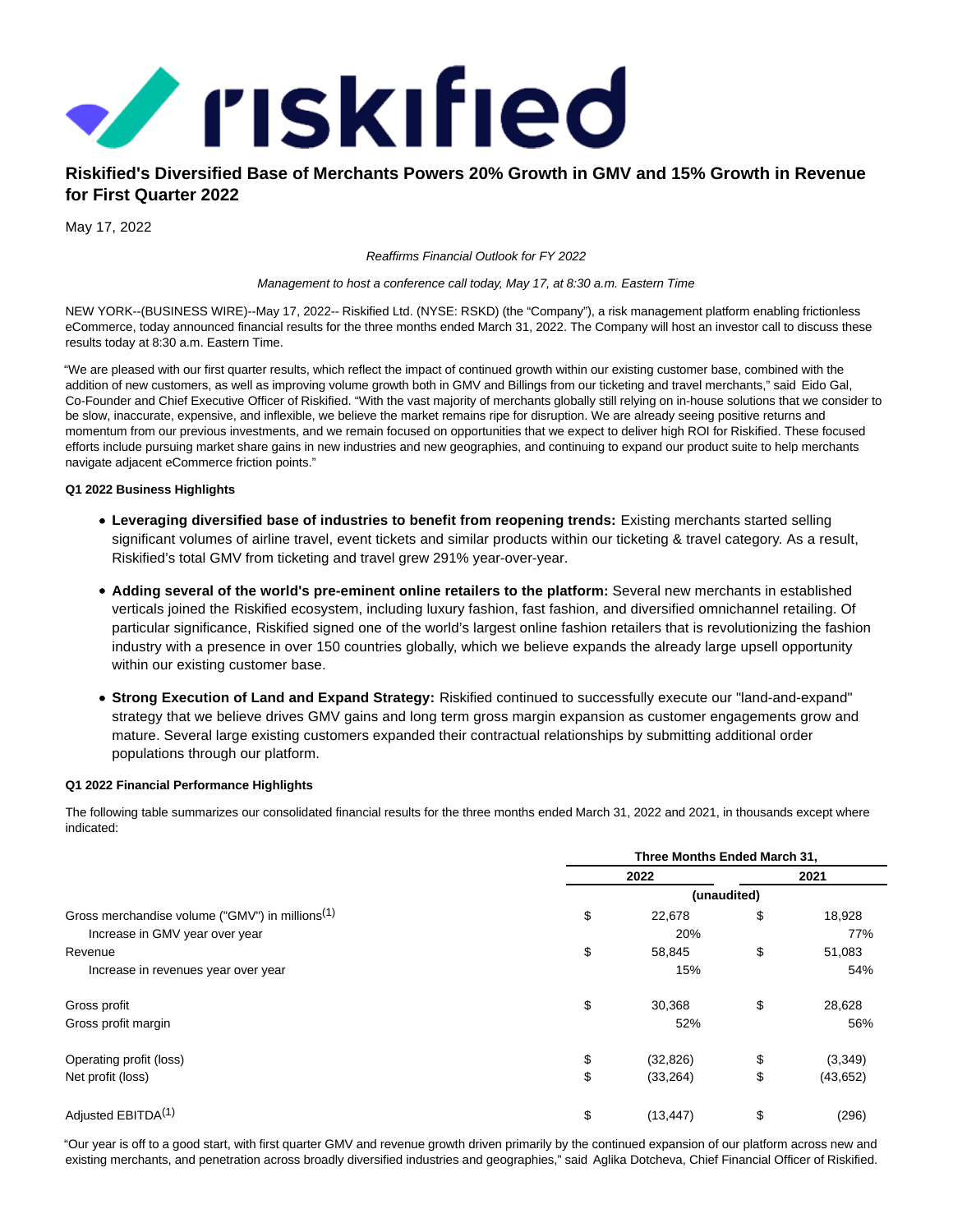"We are pleased with our momentum, encouraged by recent growth in the tickets and travel industry, our geographic expansion and the long-term growth opportunities in front of us. We're keeping intact the full year financial outlook that we communicated in late February. We believe this approach balances our enthusiasm about the continued growth of our business against global economic volatility and a return of broader eCommerce volumes to normalized pre-pandemic levels."

## **Financial Outlook**

 $\overline{\phantom{a}}$  , where  $\overline{\phantom{a}}$ 

For the year ending December 31, 2022, Riskified continues to expect:

- Revenue between \$254 million and \$257 million
- Adjusted EBITDA(2) between negative \$69 million and \$66 million

(2) We are not able to provide a reconciliation of Adjusted EBITDA guidance for the fiscal year ending December 31, 2022 to net profit (loss) because certain items that are excluded from Adjusted EBITDA but included in net profit (loss), its most directly comparable GAAP financial measure, cannot be predicted on a forward-looking basis without unreasonable effort or are not in our control. In particular, we are unable to forecast the timing or magnitude of share-based compensation expense and foreign currency transaction gains or losses as applicable without unreasonable efforts, and these items could significantly impact, either individually or in the aggregate, GAAP metrics in the future.

## **Conference Call and Webcast Details**

The Company will host a conference call to discuss its financial results today, May 17, 2022 at 8:30 a.m. Eastern Time. A live webcast of the call can be accessed from Riskified's Investor Relations website at *indiskified.com*. The conference call can be accessed telephonically by dialing 1-877-311-0521 (for callers in the United States) or 1-470-495-9499 (for callers outside of the United States) and entering conference ID 8772848. The press release with the financial results as well as the investor presentation materials will be accessible from the Company's website prior to the conference call a[t ir.riskified.com.](https://cts.businesswire.com/ct/CT?id=smartlink&url=https%3A%2F%2Fir.riskified.com%2F&esheet=52721799&newsitemid=20220517005533&lan=en-US&anchor=ir.riskified.com&index=2&md5=424f440b5db8097a22dd3c0d3bb34312)

Approximately one hour after completion of the live call and webcast, an archived version of the webcast will be available on Riskified's Investor Relations website at in riskified.com for a period of at least 30 days. A telephonic replay of the conference call will be available until May 24, 2022, beginning two hours after the end of the conference call. To access the replay, callers in the United States may dial 1-855-859-2056 or 1-404-537-3406 and enter the same conference ID listed above for the live call.

#### **Key Performance Indicators and Non-GAAP Metrics**

This press release and the accompanying tables and related presentation materials contain certain key performance indicators and non-GAAP metrics: GMV, Adjusted EBITDA, non-GAAP cost of revenue, non-GAAP operating expenses by line item, Free Cash Flow, non-GAAP net profit (loss) and non-GAAP net profit (loss) per share. These non-GAAP metrics should not be construed as an inference that our future results will be unaffected by unusual or other items. Adjusted EBITDA, non-GAAP cost of revenue, non-GAAP operating expenses by line item, non-GAAP net profit (loss) and non-GAAP net profit (loss) per share have limitations as analytical tools in that they do not reflect certain cash costs that may recur in the future, including, among other things, cash requirements for costs to replace assets being depreciated and amortized or cash payments for taxes. Management compensates for these limitations by relying on our GAAP results in addition to using these non-GAAP metrics as supplemental measures of our performance. The non-GAAP metrics used herein are not necessarily comparable to similarly titled captions of other companies due to different methods of calculation. Non-GAAP financial metrics should not be considered in isolation, as an alternative to, or superior to information prepared and presented in accordance with GAAP. These metrics are frequently used by analysts, investors and other interested parties to evaluate companies in our industry. By providing these non-GAAP metrics together with a reconciliation to the most comparable U.S. GAAP measure, we believe we are enhancing investors' understanding of our business and our results of operations, as well as assisting investors in evaluating how well we are executing our strategic initiatives.

We define Gross Merchandise Volume ("GMV") as the gross total dollar value of orders received by our merchants and reviewed through our eCommerce risk management platform during the period indicated, including orders that we did not approve.

We define Adjusted EBITDA as net profit (loss) adjusted to remove the effects of the provision for income taxes, interest income, net, other income (expense), net, depreciation and amortization, share-based compensation expense, and payroll taxes related to share-based compensation.

We define non-GAAP cost of revenue as GAAP cost of revenue adjusted to remove the effects of depreciation and amortization, share-based compensation expense, and payroll taxes related to share-based compensation, if applicable.

We define non-GAAP operating expenses by line item as GAAP operating expenses adjusted to remove the effects of depreciation and amortization, share-based compensation expense, and payroll taxes related to share-based compensation, where applicable.

We define Free Cash Flow as net cash provided by (used in) operating activities, less cash payments for property and equipment and capitalized software development costs.

We define non-GAAP net profit (loss) per share as non-GAAP net profit (loss) divided by non-GAAP weighted-average shares, which are defined below.

We define non-GAAP net profit (loss), which is used to compute non-GAAP net profit (loss) per share, as GAAP net profit (loss) adjusted to remove the effects of unique or non-recurring items such as remeasurement losses on our convertible preferred share warrant liabilities and convertible preferred share tranche rights, as well as non-cash expenses such as depreciation and amortization, share-based compensation expense, and payroll taxes

<sup>(1)</sup> GMV is a key performance indicator and Adjusted EBITDA is a non-GAAP metric. See "Key Performance Indicators and Non-GAAP Metrics" for additional information regarding this non-GAAP metric and "Reconciliation of GAAP to Non-GAAP Metrics" for a reconciliation of this non-GAAP metric to the most directly comparable GAAP metric.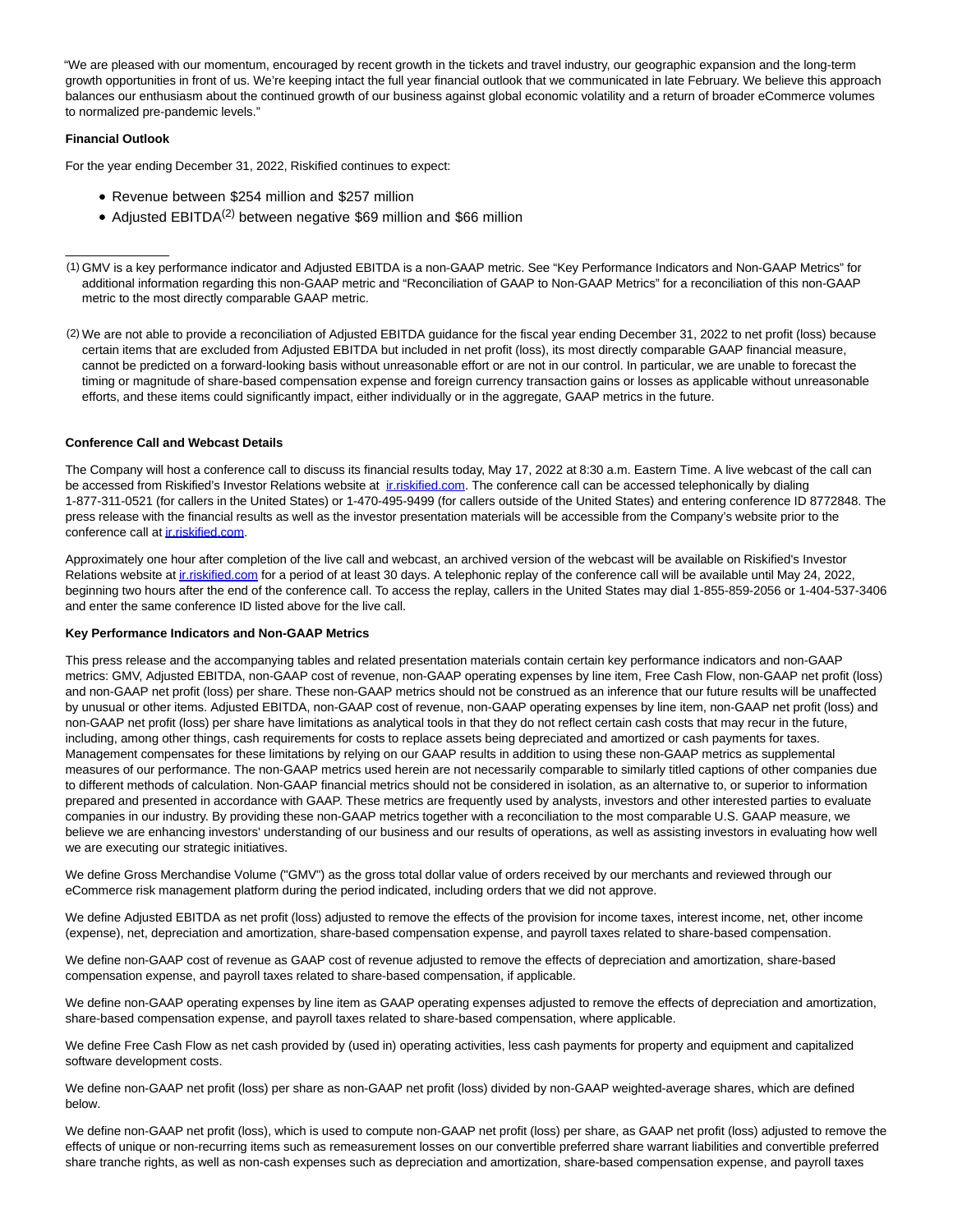related to share-based compensation.

We define non-GAAP weighted-average shares, which is used to compute non-GAAP net profit (loss) per share, as GAAP weighted average shares used to compute net profit (loss) per share, adjusted to reflect the ordinary shares issued in connection with the IPO that are outstanding as of the end of the period as if they were outstanding as of the beginning of the earliest period presented for comparability.

Adjusted EBITDA, non-GAAP cost of revenue, non-GAAP operating expenses by line item, Free Cash Flow, non-GAAP net profit (loss) and non-GAAP net profit (loss) per share are non-GAAP metrics that management and our board of directors use as a supplemental measure of our performance because they assist us in comparing our operating performance on a consistent basis, as they remove the impact of items that we believe do not directly reflect our core operations. We also use Adjusted EBITDA for planning purposes, including the preparation of our internal annual operating budget and financial projections, to evaluate the performance and effectiveness of our strategic initiatives and to evaluate our capacity to expand our business. Additionally, we provide Free Cash Flow because it is a non-GAAP liquidity measure that we believe provides useful information to management and investors about the amount of cash generated by the business that can be used for strategic opportunities, including investing in our business and strengthening our balance sheet.

See the tables below for reconciliations of these non-GAAP financial metrics to the most directly comparable GAAP metrics.

## **Forward Looking Statements**

Certain statements in this press release may constitute "forward-looking" statements and information, within the meaning of Section 27A of the Securities Act of 1933, Section 21E of the Securities Exchange Act of 1934, and the safe harbor provisions of the U.S. Private Securities Litigation Reform Act of 1995 that relate to our current expectations and views of future events. In some cases, these forward-looking statements can be identified by words or phrases such as "may," "might," "will," "could," "would," "should," "expect," "plan," "anticipate," "intend," "seek," "believe," "estimate," "predict," "potential," "continue," "contemplate," "possible" or similar words. These forward-looking statements are subject to risks, uncertainties and assumptions, some of which are beyond our control. In addition, these forward-looking statements, including statements regarding our revenue and adjusted EBITDA guidance for fiscal year 2022, future growth potential in new industries and new geographies, internal modeling assumptions, and business plans and strategy, reflect our current views with respect to future events and are not a guarantee of future performance. Actual outcomes may differ materially from the information contained in the forward-looking statements as a result of a number of factors, including, without limitation, the following: our limited operating history and ability to manage our growth; our history of net losses and anticipated increasing operating expenses; our ability to achieve profitability; our ability to maintain and enhance our brand; our ability to attract new merchants, retain existing merchants and increase the sales of our products to existing enterprises; our dependence on the continued use of credit cards and other payment methods that expose our merchant to the risk of payment fraud; changes in laws and regulations related to the use of credit cards, such as PSD2, which have and may continue to impact our GMV and to change or reduce the use cases for our products; our ability to successfully implement our business plan in light of macroeconomic conditions, such as economic downturn, changes in consumer behavior (including as a result of COVID-19 related restrictions), global supply chain issues and other factors that may impact eCommerce volumes and that may impact the demand for our services or have a material adverse impact on our and our business partners' financial condition and results of operations; our ability to continue to improve our machine learning models or if our machine learning models contain errors or are otherwise ineffective or do not operate properly; our ability to predict our future revenue given our lengthy sales cycles; seasonality; our ability to operate in a highly competitive industry; merchant concentration; our ability to achieve desired operating margins; our compliance with a wide variety of U.S. and international laws and regulations; our ability to develop enhancements to our products; our dependence on our executive officers and senior management, and our ability to attract new talent, particularly in Israel; our limited experience in determining the optimal pricing for our products; our ability to obtain additional financing on favorable terms or at all; our reliance on Amazon Web Services; our ability to detect errors, defects or disruptions in our platform; our ability to protect our merchants' and their consumers' personal or other data from a security breach and to comply with laws and regulations relating to consumer data privacy and data protection; our ability to expand into markets outside the United States; our ability to effectively expand our sales force to facilitate revenue growth; the concentration of our voting power as a result of our dual class structure; and other risk factors set forth in Section 3.D - "Risk Factors" in our Annual Report on Form 20-F, filed with the Securities and Exchange Commission ("SEC") on February 25, 2022, and other documents filed with or furnished to the SEC. These statements reflect management's current expectations regarding future events and operating performance and speak only as of the date of this press release. You should not put undue reliance on any forward-looking statements. Although we believe that the expectations reflected in the forward-looking statements are reasonable, we cannot guarantee that future results, levels of activity, performance and events and circumstances reflected in the forward-looking statements will be achieved or will occur. Except as required by applicable law, we undertake no obligation to update or revise publicly any forward-looking statements, whether as a result of new information, future events or otherwise, after the date on which the statements are made or to reflect the occurrence of unanticipated events.

## **About Riskified**

Riskified empowers businesses to realize the full potential of eCommerce by making it safe, accessible, and frictionless. We have built a next-generation eCommerce risk management platform that allows online merchants to create trusted relationships with their consumers. Leveraging machine learning that benefits from a global merchant network, our platform identifies the individual behind each online interaction, helping merchants—our customers—eliminate risk and uncertainty from their business. We drive higher sales and reduce fraud and other operating costs for our merchants and strive to provide superior consumer experiences, as compared to our merchants' performance prior to onboarding us. Learn more at [riskified.com.](https://cts.businesswire.com/ct/CT?id=smartlink&url=https%3A%2F%2Fwww.riskified.com%2F&esheet=52721799&newsitemid=20220517005533&lan=en-US&anchor=riskified.com&index=4&md5=891e51e71a4129d0bc7c3661c4ff1ca7)

## **RISKIFIED LTD. CONSOLIDATED BALANCE SHEETS (in thousands, except share and per share data)**

|                           |    | As of<br>March 31, 2022 |    | As of             |
|---------------------------|----|-------------------------|----|-------------------|
|                           |    |                         |    | December 31, 2021 |
|                           |    | (unaudited)             |    |                   |
| <b>Assets</b>             |    |                         |    |                   |
| Current assets:           |    |                         |    |                   |
| Cash and cash equivalents | S. | 341,421                 | \$ | 418,143           |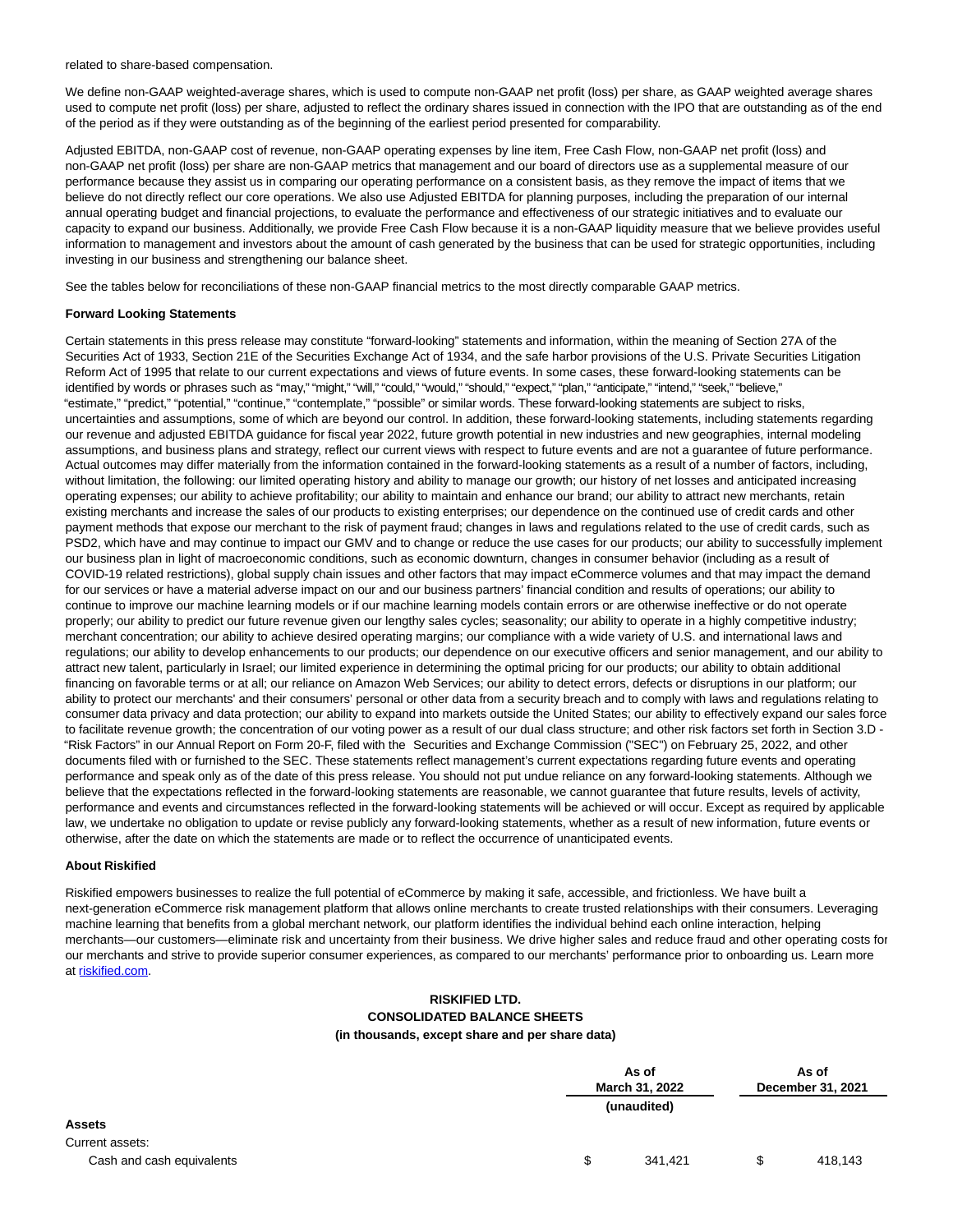| Restricted cash                                                                                                                                                                                                                             | 7,155         | 6,984         |
|---------------------------------------------------------------------------------------------------------------------------------------------------------------------------------------------------------------------------------------------|---------------|---------------|
| Short-term deposits                                                                                                                                                                                                                         | 151,945       | 85,132        |
| Accounts receivable, net                                                                                                                                                                                                                    | 23,644        | 35,477        |
| Prepaid expenses and other current assets                                                                                                                                                                                                   | 10,816        | 19,338        |
| Total current assets                                                                                                                                                                                                                        | 534,981       | 565,074       |
| Property and equipment, net                                                                                                                                                                                                                 | 18,266        | 16,968        |
| Operating lease right-of-use assets                                                                                                                                                                                                         | 38,404        |               |
| Deferred contract acquisition costs                                                                                                                                                                                                         | 11,375        | 11,630        |
| Other assets, noncurrent                                                                                                                                                                                                                    | 7,676         | 6,962         |
| <b>Total assets</b>                                                                                                                                                                                                                         | \$<br>610,702 | \$<br>600,634 |
| Liabilities, Convertible Preferred Shares, and Shareholders' Equity                                                                                                                                                                         |               |               |
| Current liabilities:                                                                                                                                                                                                                        |               |               |
| Accounts payable                                                                                                                                                                                                                            | \$<br>1,184   | \$<br>228     |
| Accrued compensation and benefits                                                                                                                                                                                                           | 17,425        | 24,748        |
| Guarantee obligations                                                                                                                                                                                                                       | 9,134         | 12,112        |
| Provision for chargebacks, net                                                                                                                                                                                                              | 9,306         | 12,020        |
| Operating lease liabilities, current                                                                                                                                                                                                        | 4,372         |               |
| Accrued expenses and other current liabilities                                                                                                                                                                                              | 12,803        | 13,306        |
| <b>Total current liabilities</b>                                                                                                                                                                                                            | 54,224        | 62,414        |
| Operating lease liabilities, noncurrent                                                                                                                                                                                                     | 36,813        |               |
| Other liabilities, noncurrent                                                                                                                                                                                                               | 3,880         | 9,359         |
| <b>Total liabilities</b>                                                                                                                                                                                                                    | 94,917        | 71,773        |
| Shareholders' equity:                                                                                                                                                                                                                       |               |               |
| Class A ordinary shares, no par value; 900,000,000 shares authorized as of March<br>31, 2022 and December 31, 2021; 90, 775, 880 and 75, 909, 531 shares issued and<br>outstanding as of March 31, 2022 and December 31, 2021, respectively |               |               |
| Class B ordinary shares, no par value; 232,500,000 shares authorized as of March<br>31, 2022 and December 31, 2021; 74, 284, 784 and 88, 055, 520 shares issued and<br>outstanding as of March 31, 2022 and December 31, 2021, respectively |               |               |
| Additional paid-in capital                                                                                                                                                                                                                  | 794,862       | 775,249       |
| Accumulated other comprehensive profit (loss)                                                                                                                                                                                               | 751           | 176           |
| Accumulated deficit                                                                                                                                                                                                                         | (279, 828)    | (246, 564)    |
| Total shareholders' equity                                                                                                                                                                                                                  |               |               |
|                                                                                                                                                                                                                                             | 515,785       | 528,861       |

## **RISKIFIED LTD.**

## **CONSOLIDATED STATEMENTS OF OPERATIONS (in thousands, except share and per share data)**

|                                                | Three Months Ended March 31, |             |        |           |  |  |
|------------------------------------------------|------------------------------|-------------|--------|-----------|--|--|
|                                                |                              | 2022        |        | 2021      |  |  |
|                                                |                              | (unaudited) |        |           |  |  |
| Revenue                                        | \$                           | 58,845      | \$     | 51,083    |  |  |
| Cost of revenue                                |                              | 28,477      |        | 22,455    |  |  |
| Gross profit                                   |                              | 30,368      |        | 28,628    |  |  |
| Operating expenses:                            |                              |             |        |           |  |  |
| Research and development                       |                              | 18,113      |        | 11,694    |  |  |
| Sales and marketing                            |                              | 23,129      | 12,672 |           |  |  |
| General and administrative                     |                              | 21,952      | 7,611  |           |  |  |
| Total operating expenses                       |                              | 63,194      |        | 31,977    |  |  |
| Operating profit (loss)                        |                              | (32, 826)   |        | (3,349)   |  |  |
| Interest income (expense), net                 |                              | 674         |        | 34        |  |  |
| Other income (expense), net                    |                              | (32)        |        | (39, 722) |  |  |
| Profit (loss) before income taxes              |                              | (32, 184)   |        | (43,037)  |  |  |
| Provision for (benefit from) income taxes      |                              | 1,080       |        | 615       |  |  |
| Net profit (loss)                              | \$                           | (33, 264)   | \$     | (43, 652) |  |  |
| Other comprehensive profit (loss), net of tax: |                              |             |        |           |  |  |
| Other comprehensive profit (loss)              |                              | 575         |        |           |  |  |
| Comprehensive profit (loss)                    |                              | (32, 689)   | S      | (43, 652) |  |  |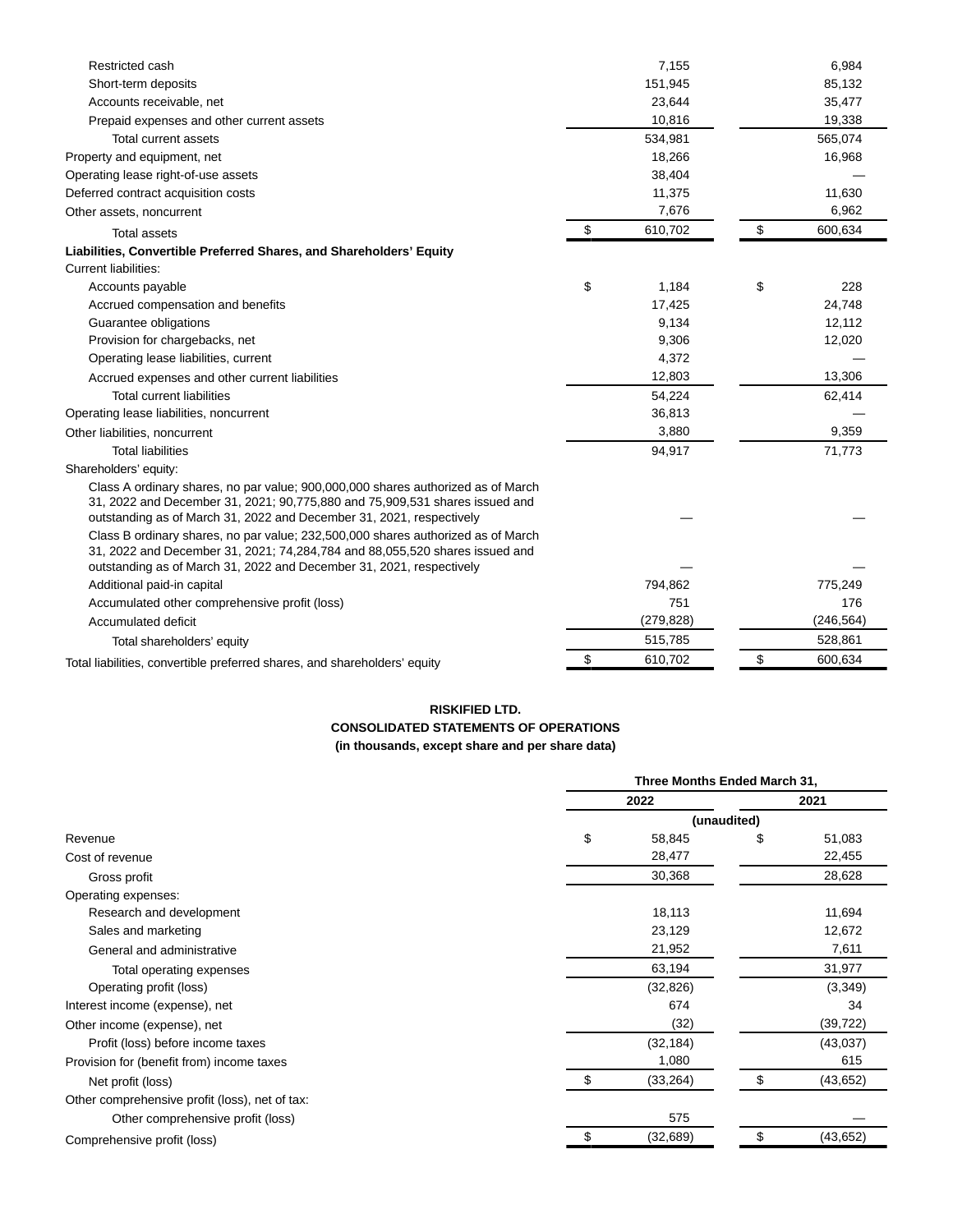Net profit (loss) per share attributable to Class A and B ordinary shareholders, basic and diluted \$ (0.20) \$ (3.02)

Weighted-average shares used in computing net profit (loss) per share attributable to Class A and B ordinary shareholders, basic and diluted 164,585,333 14,465,175

| וחר ח     |  |                              |
|-----------|--|------------------------------|
| 101000000 |  | $AA$ $A$ $C$ $F$ $A$ $T$ $F$ |

## **RISKIFIED LTD. CONSOLIDATED STATEMENTS OF CASH FLOWS (in thousands)**

|                                                                                                       | Three Months Ended March 31, |            |             |           |
|-------------------------------------------------------------------------------------------------------|------------------------------|------------|-------------|-----------|
|                                                                                                       |                              | 2022       |             | 2021      |
|                                                                                                       |                              |            | (unaudited) |           |
| Cash flows from operating activities:                                                                 |                              |            |             |           |
| Net profit (loss)                                                                                     | \$                           | (33, 264)  | \$          | (43, 652) |
| Adjustments to reconcile net profit (loss) to net cash provided by (used in) operating<br>activities: |                              |            |             |           |
| Unrealized loss (gain) on foreign currency                                                            |                              | (175)      |             | (101)     |
| Provision for (benefit from) account receivable allowances                                            |                              | (102)      |             | 129       |
| Depreciation and amortization                                                                         |                              | 979        |             | 504       |
| Amortization of deferred contract costs                                                               |                              | 1,402      |             | 828       |
| Remeasurement of convertible preferred share warrant liabilities                                      |                              |            |             | 23,384    |
| Remeasurement of convertible preferred share tranche rights                                           |                              |            |             | 15,861    |
| Share-based compensation expense                                                                      |                              | 18,387     |             | 2,549     |
| Non-cash operating lease right-of-use asset changes                                                   |                              | 1,087      |             |           |
| Other                                                                                                 |                              | 118        |             | (16)      |
| Changes in operating assets and liabilities:                                                          |                              |            |             |           |
| Accounts receivable                                                                                   |                              | 12,016     |             | 14,561    |
| Deferred contract acquisition costs                                                                   |                              | (823)      |             | (1,034)   |
| Prepaid expenses and other assets                                                                     |                              | 4,969      |             | (5,055)   |
| Accounts payable                                                                                      |                              | 1,009      |             | 49        |
| Accrued compensation and benefits                                                                     |                              | (7, 461)   |             | (2,795)   |
| Guarantee obligations                                                                                 |                              | (2,978)    |             | (2,813)   |
| Provision for chargebacks, net                                                                        |                              | (2,714)    |             | (2, 456)  |
| Operating lease liabilities                                                                           |                              | (1,275)    |             |           |
| Accrued expenses and other liabilities                                                                |                              | 1,799      |             | 3,926     |
| Net cash provided by (used in) operating activities                                                   |                              | (7,026)    |             | 3,869     |
| Cash flows from investing activities:                                                                 |                              |            |             |           |
| Purchases of short-term deposits                                                                      |                              | (151, 753) |             |           |
| Maturities of short-term deposits                                                                     |                              | 85,211     |             | 7,016     |
| Purchases of property and equipment                                                                   |                              | (2, 545)   |             | (388)     |
| Capitalized software development costs                                                                |                              | (427)      |             | (292)     |
| Net cash provided by (used in) investing activities                                                   |                              | (69, 514)  |             | 6,336     |
| Cash flows from financing activities:                                                                 |                              |            |             |           |
| Proceeds from exercise of share options                                                               |                              | 755        |             | 224       |
| Payments of deferred offering costs                                                                   |                              | (190)      |             | (820)     |
| Net cash provided by (used in) financing activities                                                   |                              | 565        |             | (596)     |
| Net increase (decrease) in cash, cash equivalents, and restricted cash                                |                              | (75, 975)  |             | 9,609     |
| Effects of exchange rates on cash, cash equivalents, and restricted cash                              |                              | (576)      |             |           |
| Cash, cash equivalents, and restricted cash—beginning of period                                       |                              | 425,127    |             | 106,657   |
| Cash, cash equivalents, and restricted cash-end of period                                             |                              | 348,576    |             | 116,266   |

## **Reconciliation of GAAP to Non-GAAP Metrics**

The following tables reconcile non-GAAP metrics to the most directly comparable GAAP metric and are presented in thousands except for share and per share amounts.

|                                           | Three Months Ended March 31, |             |           |
|-------------------------------------------|------------------------------|-------------|-----------|
|                                           | 2022                         |             | 2021      |
|                                           |                              | (unaudited) |           |
| Net profit (loss)                         | (33, 264)                    |             | (43, 652) |
| Provision for (benefit from) income taxes | 1.080                        |             | 615       |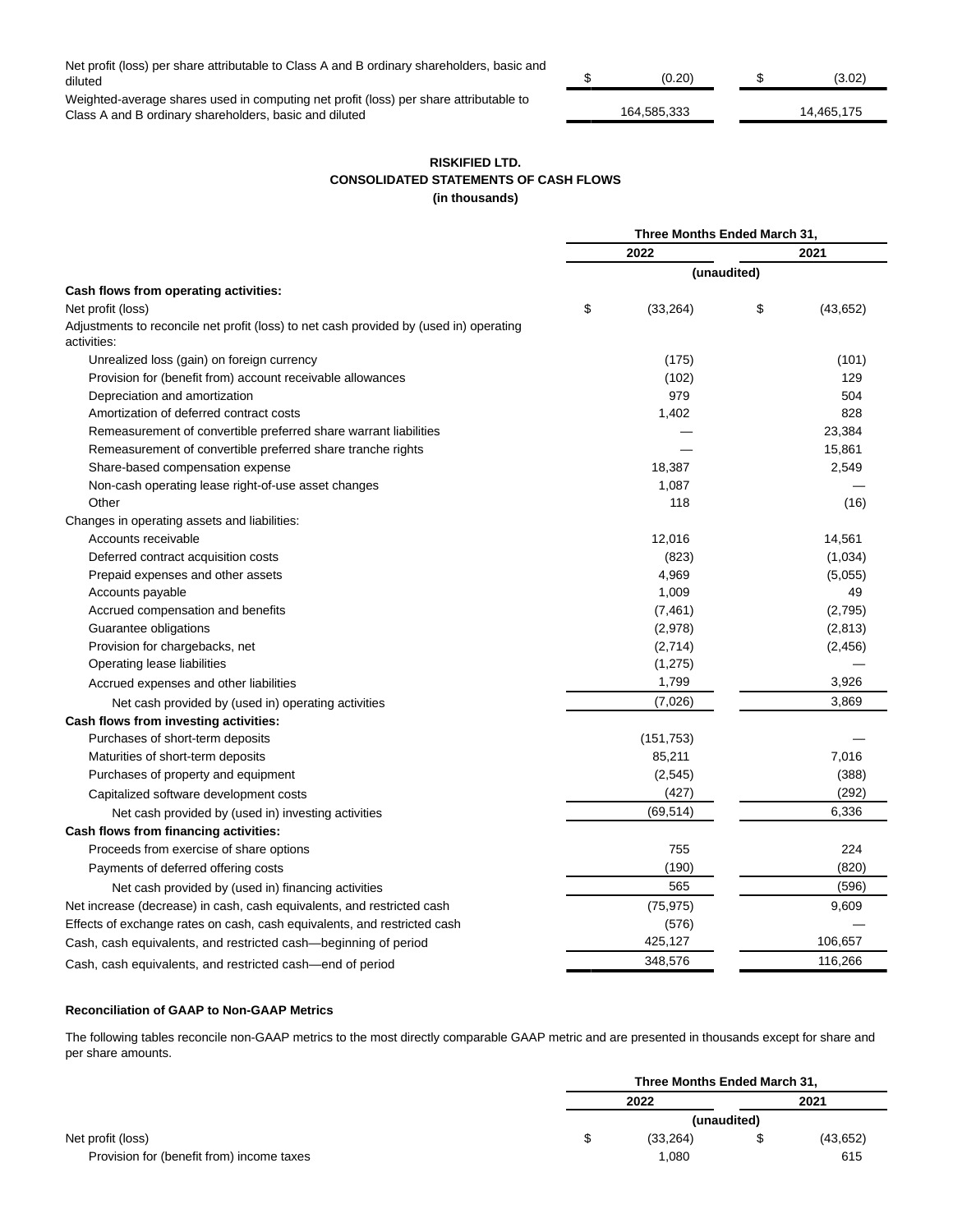| Interest (income) expense, net<br>Other (income) expense, net<br>Depreciation and amortization<br>Share-based compensation expense<br>Payroll taxes related to share-based compensation | (674)<br>32<br>979<br>18,387<br>13 |    | (34)<br>39,722<br>504<br>2,549 |  |  |
|-----------------------------------------------------------------------------------------------------------------------------------------------------------------------------------------|------------------------------------|----|--------------------------------|--|--|
| <b>Adjusted EBITDA</b>                                                                                                                                                                  | \$<br>(13, 447)                    | \$ | (296)                          |  |  |
|                                                                                                                                                                                         | Three Months Ended March 31,       |    |                                |  |  |
|                                                                                                                                                                                         | 2022                               |    | 2021                           |  |  |
|                                                                                                                                                                                         | (unaudited)                        |    |                                |  |  |
| GAAP cost of revenue                                                                                                                                                                    | \$<br>28,477                       | \$ | 22,455                         |  |  |
| Less: depreciation and amortization                                                                                                                                                     | 171                                |    | 111                            |  |  |
| Less: share-based compensation expense                                                                                                                                                  | 148                                |    | 26                             |  |  |
| Non-GAAP cost of revenue                                                                                                                                                                | \$<br>28,158                       | \$ | 22,318                         |  |  |
| GAAP research and development                                                                                                                                                           | \$<br>18,113                       | \$ | 11,694                         |  |  |
| Less: depreciation and amortization                                                                                                                                                     | 374                                |    | 155                            |  |  |
| Less: share-based compensation expense                                                                                                                                                  | 2,432                              |    | 825                            |  |  |
| Non-GAAP research and development                                                                                                                                                       | \$<br>15,307                       | \$ | 10,714                         |  |  |
| GAAP sales and marketing                                                                                                                                                                | \$<br>23,129                       | \$ | 12,672                         |  |  |
| Less: depreciation and amortization                                                                                                                                                     | 248                                |    | 148                            |  |  |
| Less: share-based compensation expense                                                                                                                                                  | 5,323                              |    | 925                            |  |  |
| Less: payroll taxes related to share-based compensation                                                                                                                                 | 13                                 |    |                                |  |  |
| Non-GAAP sales and marketing                                                                                                                                                            | \$<br>17,545                       | \$ | 11,599                         |  |  |
| GAAP general and administrative                                                                                                                                                         | \$<br>21,952                       | \$ | 7,611                          |  |  |
| Less: depreciation and amortization                                                                                                                                                     | 186                                |    | 90                             |  |  |
| Less: share-based compensation expense                                                                                                                                                  | 10,484                             |    | 773                            |  |  |
| Non-GAAP general and administrative                                                                                                                                                     | \$<br>11,282                       | \$ | 6,748                          |  |  |
|                                                                                                                                                                                         | Three Months Ended March 31,       |    |                                |  |  |
|                                                                                                                                                                                         | 2022                               |    | 2021                           |  |  |
|                                                                                                                                                                                         | (unaudited)                        |    |                                |  |  |
| Net cash provided by (used in) operating activities<br>Purchases of property and equipment                                                                                              | \$<br>(7,026)<br>(2, 545)          | \$ | 3,869<br>(388)                 |  |  |
| Capitalized software development costs                                                                                                                                                  | (427)                              |    | (292)                          |  |  |
| Free Cash Flow                                                                                                                                                                          | \$<br>(9,998)                      | \$ | 3,189                          |  |  |
|                                                                                                                                                                                         | Three Months Ended March 31,       |    |                                |  |  |
|                                                                                                                                                                                         | 2022                               |    | 2021                           |  |  |
|                                                                                                                                                                                         | (unaudited)                        |    |                                |  |  |
| Net profit (loss)                                                                                                                                                                       | \$<br>(33, 264)                    | S  | (43, 652)                      |  |  |
| Remeasurement of convertible preferred share warrant liabilities                                                                                                                        |                                    |    | 23,384                         |  |  |
| Remeasurement of convertible preferred share tranche rights                                                                                                                             |                                    |    | 15,861                         |  |  |
| Depreciation and amortization<br>Share-based compensation expense                                                                                                                       | 979<br>18,387                      |    | 504<br>2,549                   |  |  |
| Payroll taxes related to share-based compensation                                                                                                                                       | 13                                 |    |                                |  |  |
| Non-GAAP net profit (loss)                                                                                                                                                              | \$<br>(13, 885)                    | \$ | (1, 354)                       |  |  |
|                                                                                                                                                                                         |                                    |    |                                |  |  |
| Net profit (loss) per share attributable to Class A and B ordinary shareholders, basic and<br>diluted                                                                                   | \$<br>(0.20)                       | \$ | (3.02)                         |  |  |
| Non-GAAP net profit (loss) per share attributable to Class A and B ordinary<br>shareholders, basic and diluted                                                                          | \$<br>(0.08)                       | S  | (0.01)                         |  |  |
| Weighted-average shares used in computing net profit (loss) per share attributable to                                                                                                   |                                    |    |                                |  |  |
| Class A and B ordinary shareholders, basic and diluted                                                                                                                                  | 164,585,333                        |    | 14,465,175                     |  |  |
| Add: Non-GAAP weighting adjustment for Class A and B ordinary shares issued in<br>connection with IPO                                                                                   |                                    |    | 146,648,106                    |  |  |
| Weighted-average shares used in computing non-GAAP net profit (loss) per share<br>attributable to Class A and B ordinary shareholders, basic and diluted <sup>(1)</sup>                 | 164,585,333                        |    | 161, 113, 281                  |  |  |